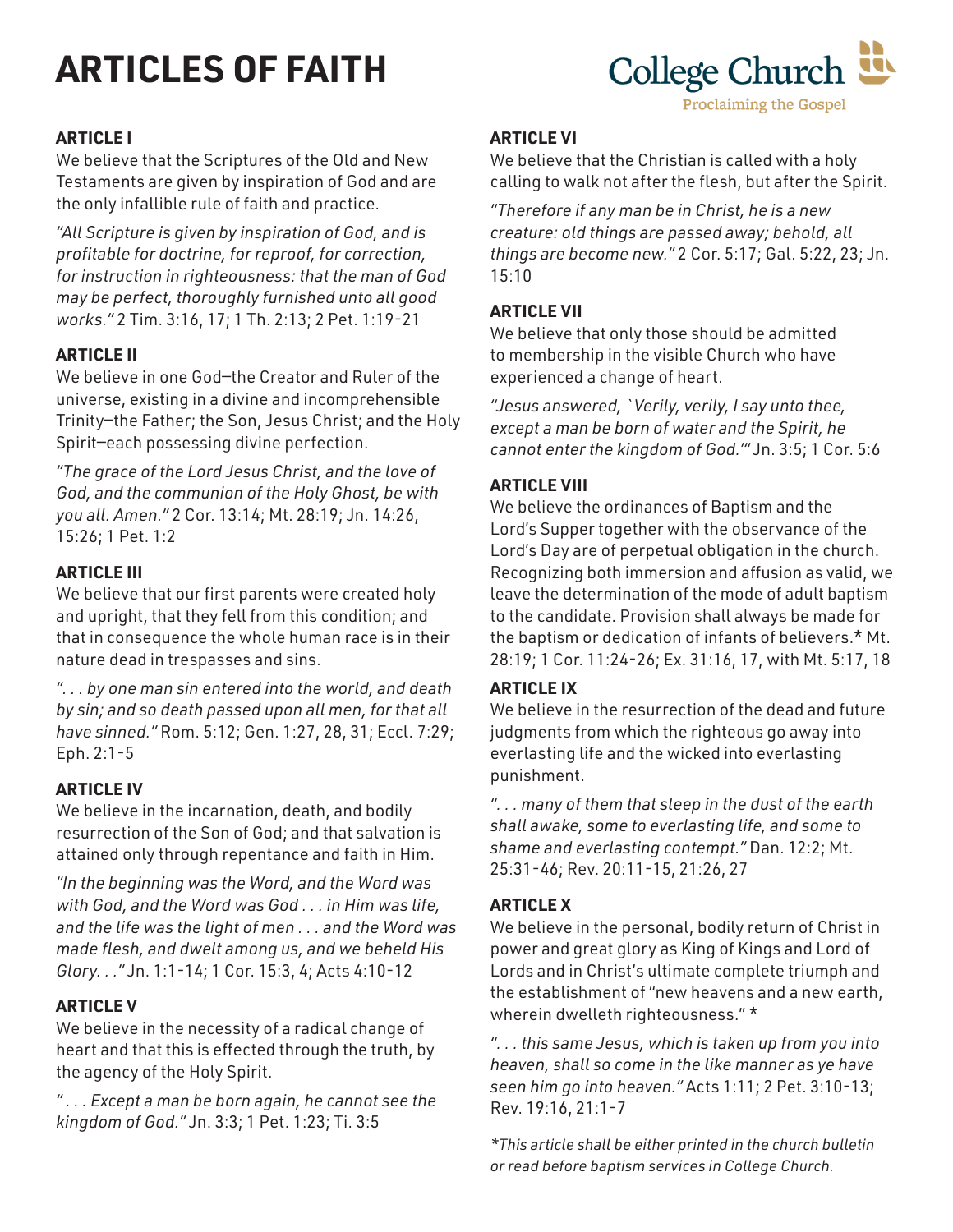# **STANDARDS OF THE CHRISTIAN LIFE**



**WE BELIEVE** the Scriptures establish basic principles to guide the actions and attitudes of a Christian and that it is the responsibility of each Christian, through constant submission to Christ, to glorify God through the application of these principles<sup>1</sup>. We affirm the Scriptures as the Christian's final source of teaching and training for all of life's activities. Consistent reading and study of the Word of God is essential for growth in the Christian life.<sup>2</sup>

**WE BELIEVE** the life of a Christian empowered by the Holy Spirit is characterized by love for and dependence upon God and love toward all people.<sup>3</sup> A Christian loves God by worshiping Him,<sup>4</sup> giving thanks for all He has done,<sup>5</sup> obeying Him,<sup>6</sup> and making Him known to others.<sup>7</sup> A Christian loves others by sharing their burdens,<sup>8</sup> remaining intolerant of their sin,<sup>9</sup> forgiving their personal offenses yet seeking to restore them to fellowship with the Lord,<sup>10</sup> demonstrating the fruit of the Spirit-love, joy, peace, patience, kindness, goodness, faithfulness, gentleness, and self-control, $11$  and loving others as himself. $12$ 

WE BELIEVE, for example, that the Scriptures call a Christian to be joyful,<sup>13</sup> to trust in God,<sup>14</sup> to live a life of holiness in the world,<sup>15</sup> to exhibit humility and honesty,<sup>16</sup> to deny self in submission to the sovereignty of Christ<sup>17</sup> and to be a faithful steward of things God has given-mind, time, abilities, funds, and opportunities.<sup>18</sup>

**WE BELIEVE** that a Christian must strive to live a life in which Christ is Lord of all thoughts, actions, and words. A Christian must recognize that there are actions and attitudes that are inconsistent and inappropriate, such as sinning against the body of Christ or one's own body. A Christian led by the Holy Spirit will, after prayer and studying the Scriptures, exercise freedom responsibly with loving regard for the sensitivities and weaknesses of others.19

**WE FURTHER BELIEVE** that, based on Scriptural teaching and concern for our individual and corporate witness, we must refrain from practices such as sexual impurity, marital infidelity, gossiping, greed, illegal drug use, licentiousness, drunkenness and other excesses.20 By God's grace through the power of the Holy Spirit, the Christian should seek to grow in godliness in all areas of life as an act of worship to Jesus Christ. In so doing, Christ is given all glory and his redeeming love is on display for all to see.

- 1) Ex. 20; Mt. 5:16; Lk. 11:28; Acts 5:29; Mt. 6:33
- 2) Tim. 2:15; 3:16
- 3) Phil. 1:9-11; Jn. 13:34-35; Rom. 12:9-10; 13:8; 1 Cor. 13:1; Eph. 5:1-2; 1 Th. 4:9; 1 Pet. 4:8
- 4) Mt. 4:10
- 5) Col. 3:17; 1 Th. 5:18; Eph. 5:20
- 6) 1 Jn. 2:3-6
- 7) Mk. 16:15; Rom. 1:16
- 8) Gal. 6:2
- 9) Rom. 13:14
- 10) Mt. 18:21-22; Eph. 4:32; Col. 3:13; Lk. 6:27-28; 32-35; Rom. 12:17-21; 1 Pet. 3:9
- 11) Gal. 5:17-23
- 12) Rom. 13:9
- 13) Neh. 8:10; Ps. 5:11; Jn. 15:11
- 14) 1 Jn. 2:23; 2 Chr. 20:20; Isa. 26:4; Heb. 2:13
- 15) Rom. 12:1; Eph. 1:4; 1 Cor. 3:21-23; 1 Jn. 2:15-17
- 16) Col. 3:8-12; 1 Th. 4:12
- 17) Mt. 16:24; Rom. 12:16; Eph. 4:1-3; Phil. 2:3-4
- 18) 1 Pet. 4:10; Eph. 5:15-16, 18; Mt. 6:19-21; Rom. 12:1; 2 Cor. 6:16
- 19) 1 Cor. 8:9,13; Rom. 14
- 20) 1 Pet. 1:13-16; Gal. 5:19-21; Eph. 4:17-24; Jas. 3:2-10; Phil. 4:8-9